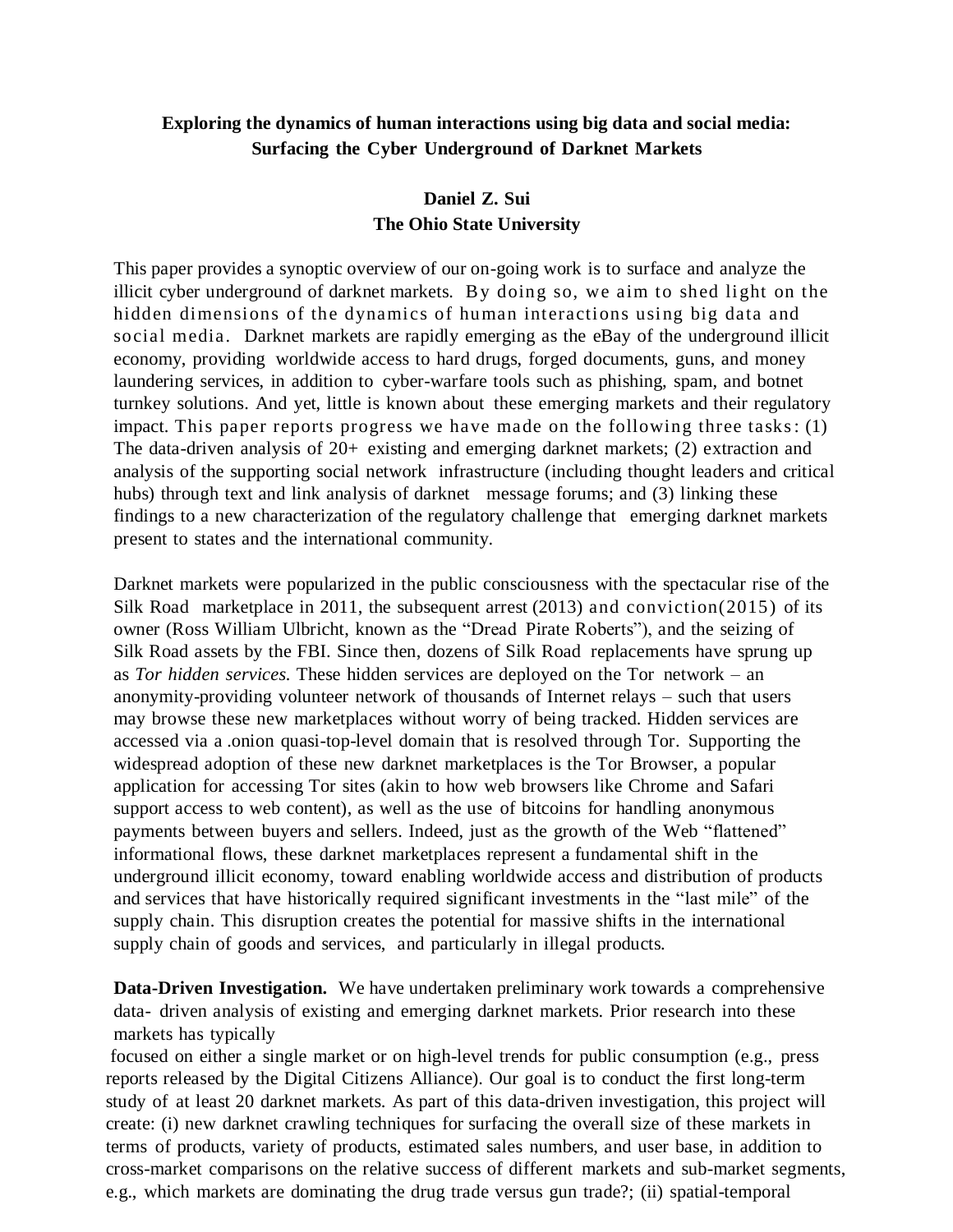analysis tools for mapping the growth of these markets, their geographic footprint (in terms of estimated buyer locations and seller locations), and product trendlines (e.g., heroin versus MDMA); and (iii) search and data mining capabilities for supporting analyst inquiries, e.g., identifying sellers with common buyer communities or finding groups of related products from different sellers that may reflect a common hidden supplier. This data-driven investigation will create the foundation for deep analysis of darknet markets and their contribution to illicit trade.

**Research Thrust 2: Analyzing Supporting Social Networks.** The second goal of this project is to extract and analyze the supporting social network infrastructure of these darknet marketplaces. Who are the thought leaders? Who are the critical hubs? And how do these key roles change over space and time? Many of these marketplaces include a separate discussion forum that allows pseudonymous discussions of vendor quality, site maintenance, and other issues. Through text and link analysis of these darknet message forums, this project will shed light on the size, geography, and political impacts of informal economies and illicit trade and its supply chains. By extracting pseudonyms from these forums and building on recent advances in non-negative matrix factorization and tensor decomposition, this project will uncover latent communities of interest (e.g., densely-connected participants who provide the technical knowhow for maintaining these markets, groups of early adopters who shift from one market to the next, and significant "scaffolding"-like participants who provide the internal cohesion for keeping markets at a critical mass). In addition, our research findings will also offer empirical evidence on the complex links between underground markets in the cyber realm compared to their physical good counterparts in both space and time.

**Research Thrust 3: Characterizing Regulatory and National Security Challenge.** The third goal of this project is to understand the implications of our findings from research thrusts 1 and 2 in terms of state and international efforts to regulate and tax commercial activity (particularly but not limited to disfavored commodities such as narcotics and computer worms) and to prevent non-state actors (criminal and terrorist) and state actors from making use of darknet markets as part of activities that threaten U.S. interests. Darknet markets, by hiding the identities of those involved in transactions and often conducting business via bitcoin, inherently represent regulatory evasion. Darknet transactions involve an assortment of national crimes, from tax evasion to failure to observe duties and other limitations on imports and exports. Darknet markets also traffic heavily in contraband. One evidently common example in our information age is computer code that when utilized violates computer crime laws. In the United States, these in relevant part include the Computer Fraud and Abuse Act (CFAA), which bans trespassing on, unauthorized accessing of, and damaging computers in interstate or international commerce (see 18 1030(a)(2-5)). CFAA also bars trafficking in unauthorized computer access and computer espionage (see 18 U.S.C. 1030(a)(6)).

The international regulatory environment regarding illicit cyber activity is at an early stage of development. No treaty deals comprehensively with the cyber (in)security created in part by the availability of hacking tools via the darknet market. It is true that international law enforcement cooperation generally is longstanding and can be brought to bear on darknets and other illicit cyber activities to the extent they violate national laws and trade agreements. Law enforcement cooperation has been facilitated by the cybercrime-focused 2001 Budapest Convention (also known as the Council of Europe Convention on Cybercrime). It endeavors to harmonize criminal laws and improve investigation and cooperation among law enforcement agencies internationally on matters including computer network security, computer-related forgery and